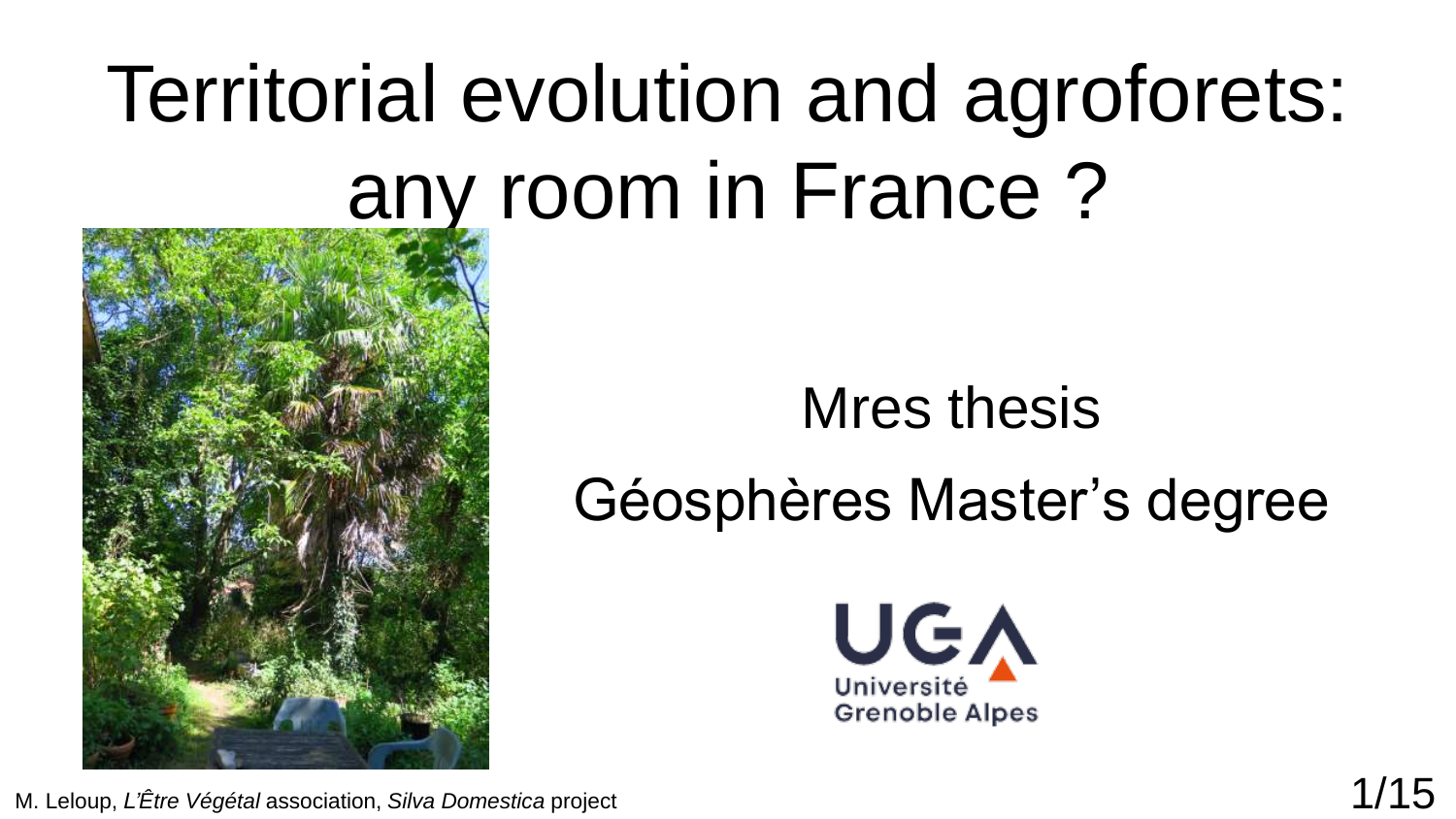# **Outline**

- 1) Definitions
- 2) Research question
- 3) Material & Methods
- 4) Results
- 5) Conclusion
- 6) Persperctives
- 7) Bibliography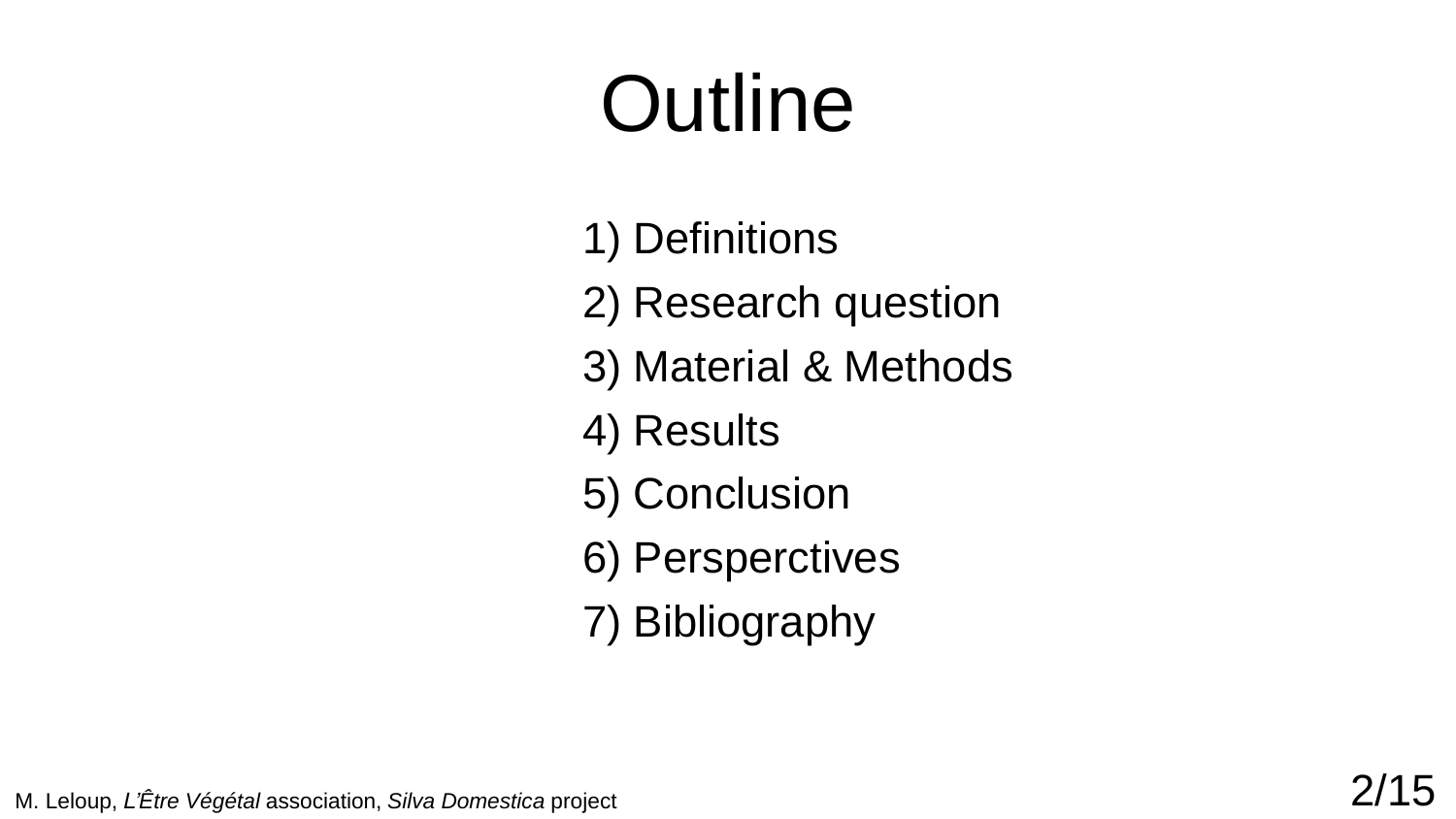

- Territory: Appropriated space (Lévy *et* Lussault, 2013)
- « this land belong to me »
- Land use & land assignment
- Evolution: Change over time of a quality / quantity in a system (Brunet *et al.*, 2012)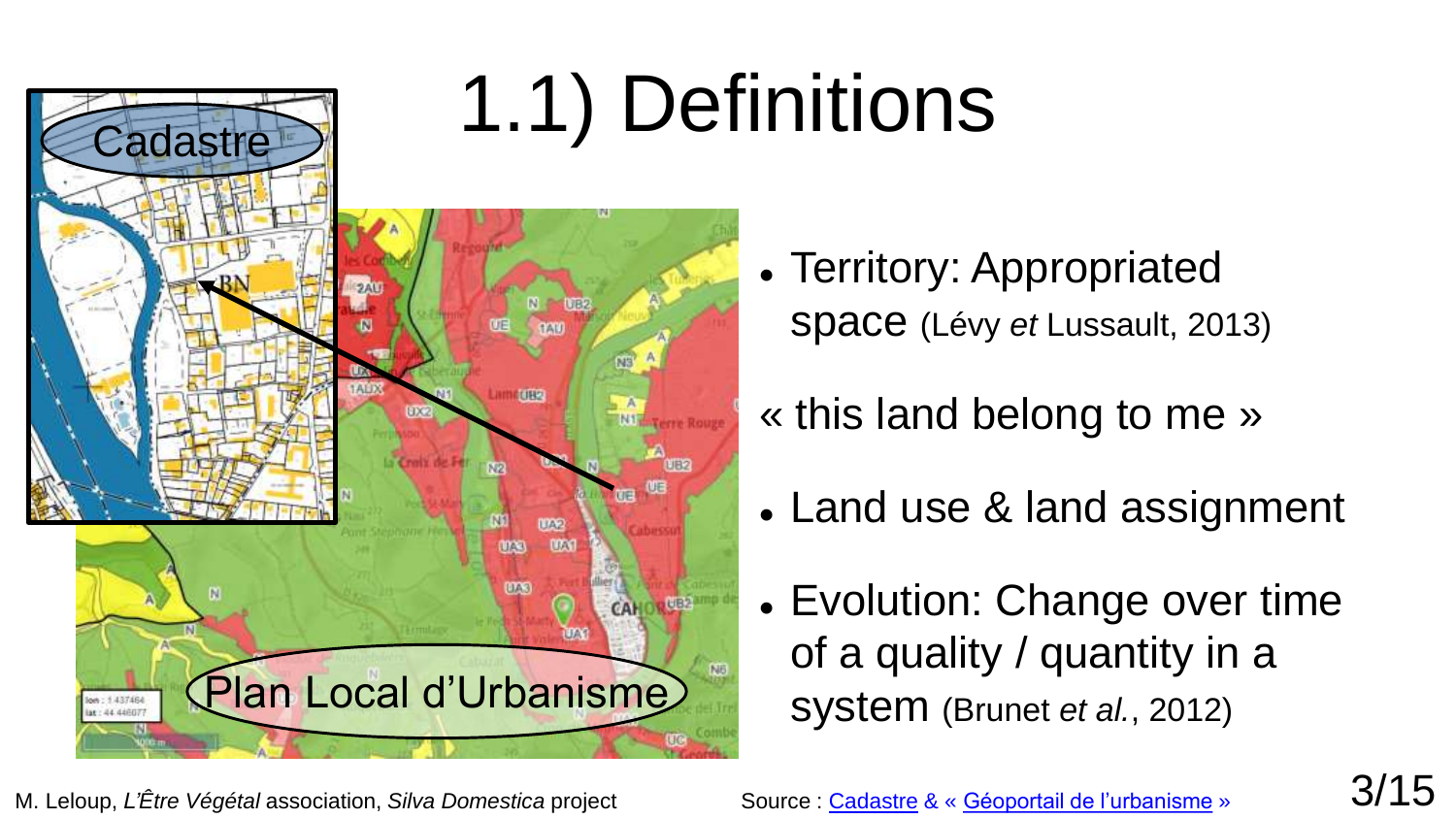# 1.2) Definitions



M. Leloup, *L'Être Végétal* association, *Silva Domestica* project Photo: Steve & Yvonne Page's agroforest (started 1995) 4/15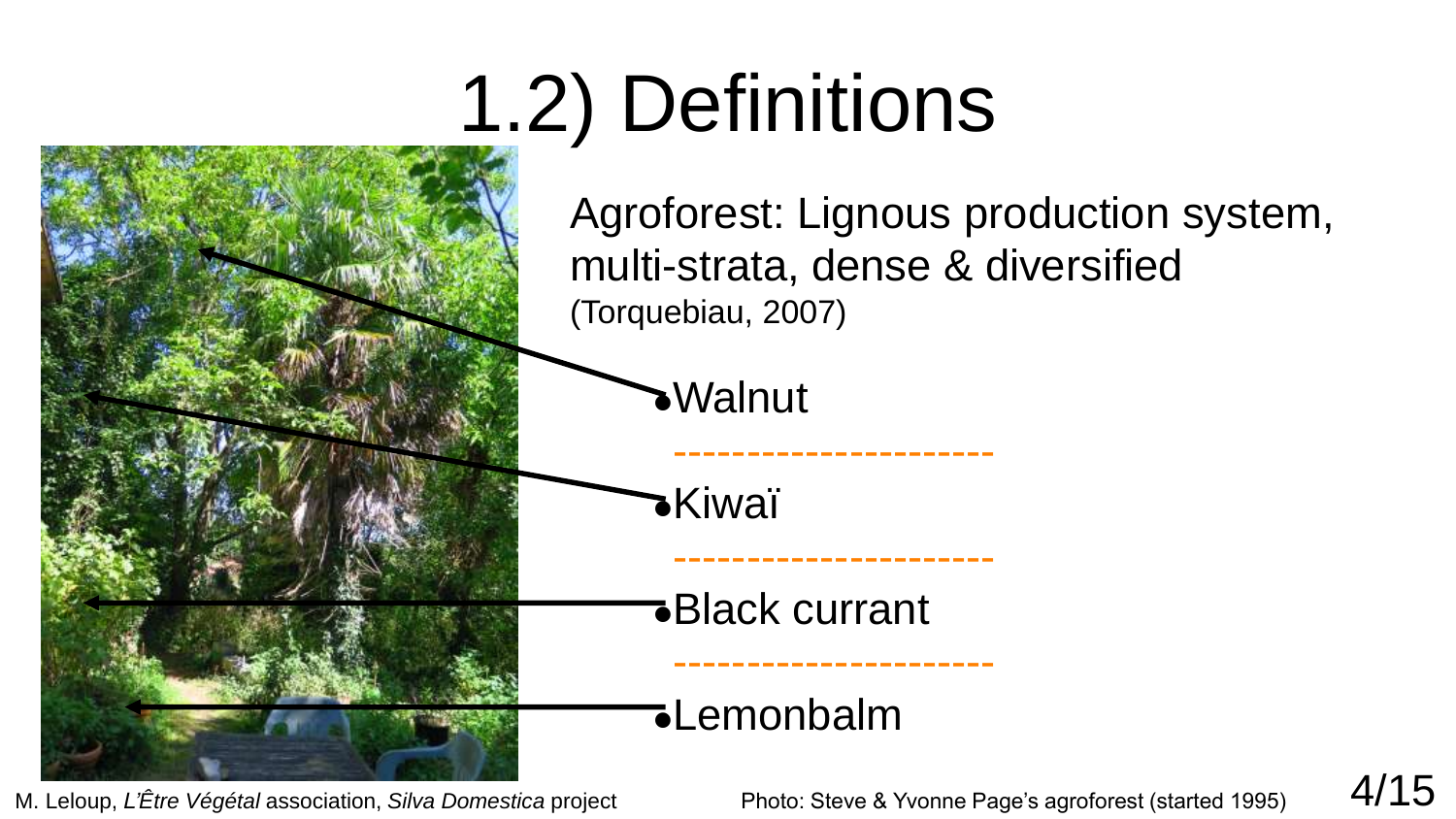### 2) Research questions

 What room for agroforests in the current french territorial system ?

 How does it positions according to the historical territorial evolution, particularly the forest history ?

M. Leloup, *L'Être Végétal* association, *Silva Domestica* project 5/15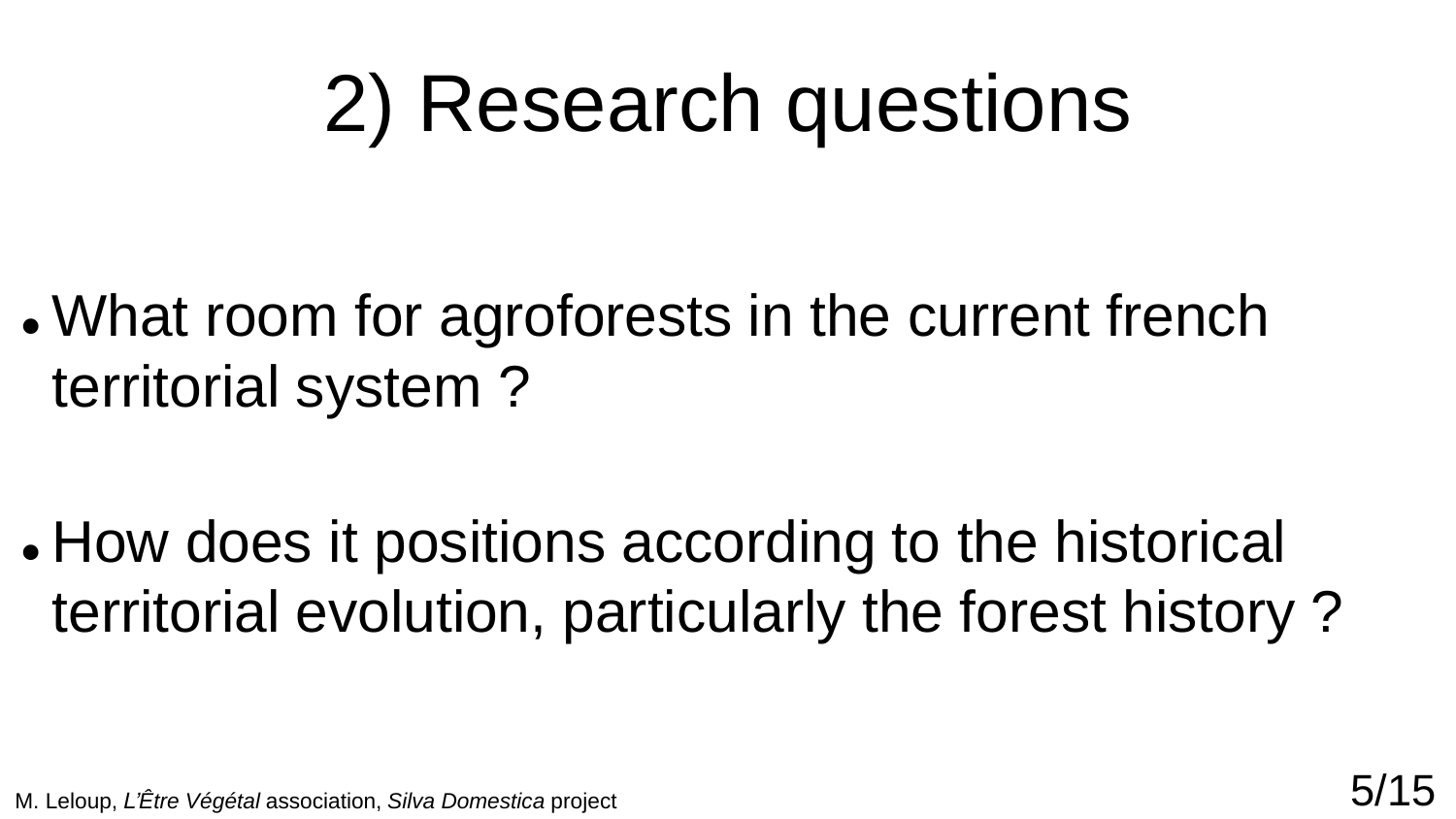### 3) Material & methods

- Litterature review & synthesis
- Systemic approach
- Rural & forest history litterature
- Law litterature & [Codes](https://www.legifrance.gouv.fr/)

M. Leloup, *L'Être Végétal* association, *Silva Domestica* project 6/15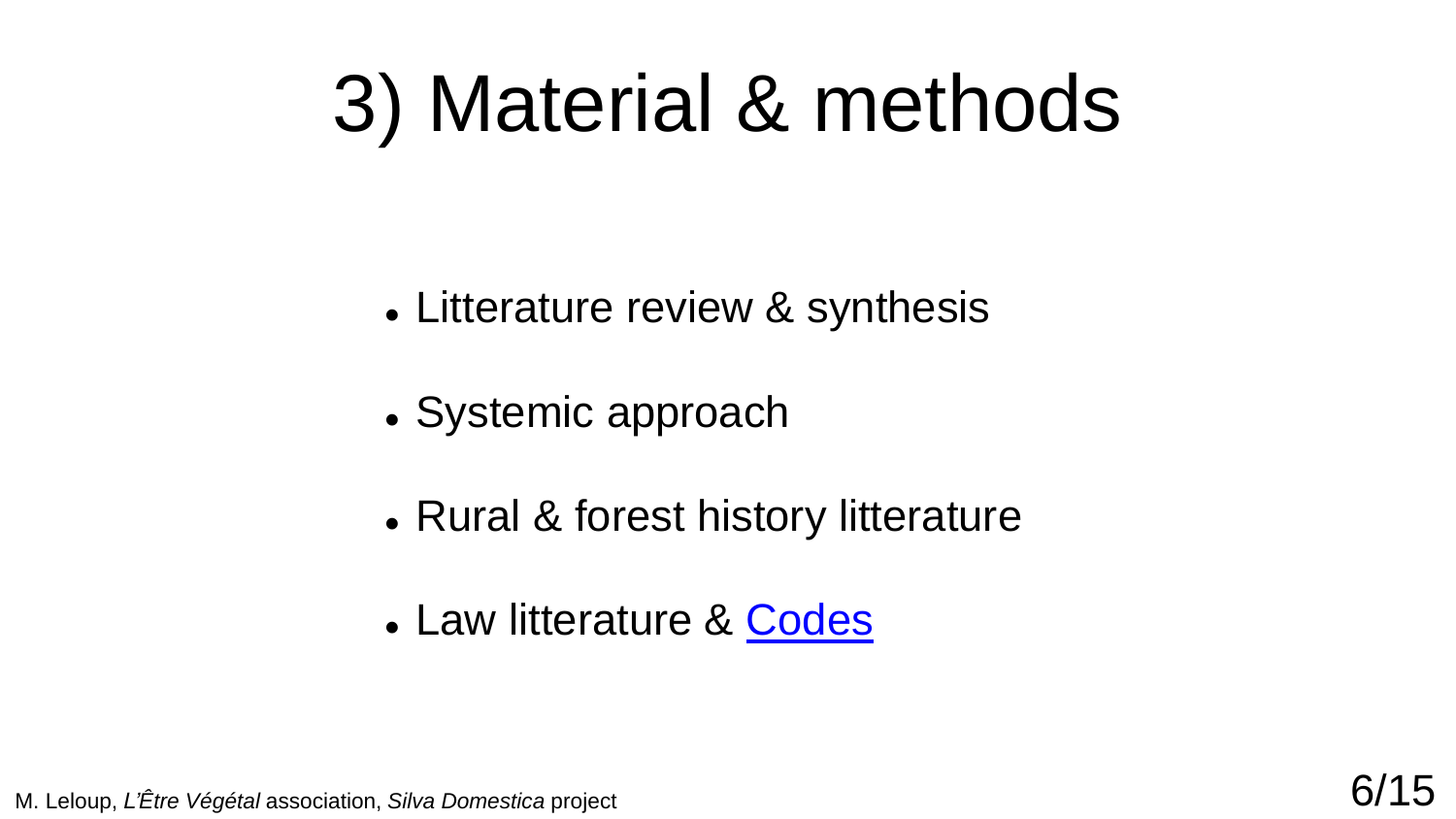# 4.1) Historical results



- Middle Age territory: *Ager*, *Saltus*, *Silva*
- Spatial & functionnal complementarity
- *Silva* socially open for various uses : collecting wood & NTFP, hunting, trapping, pasture



M. Leloup, *L'Être Végétal* association, *Silva Domestica* project Source: « Très Riches Heures du duc de Berry » (XV<sup>th</sup>) 7/15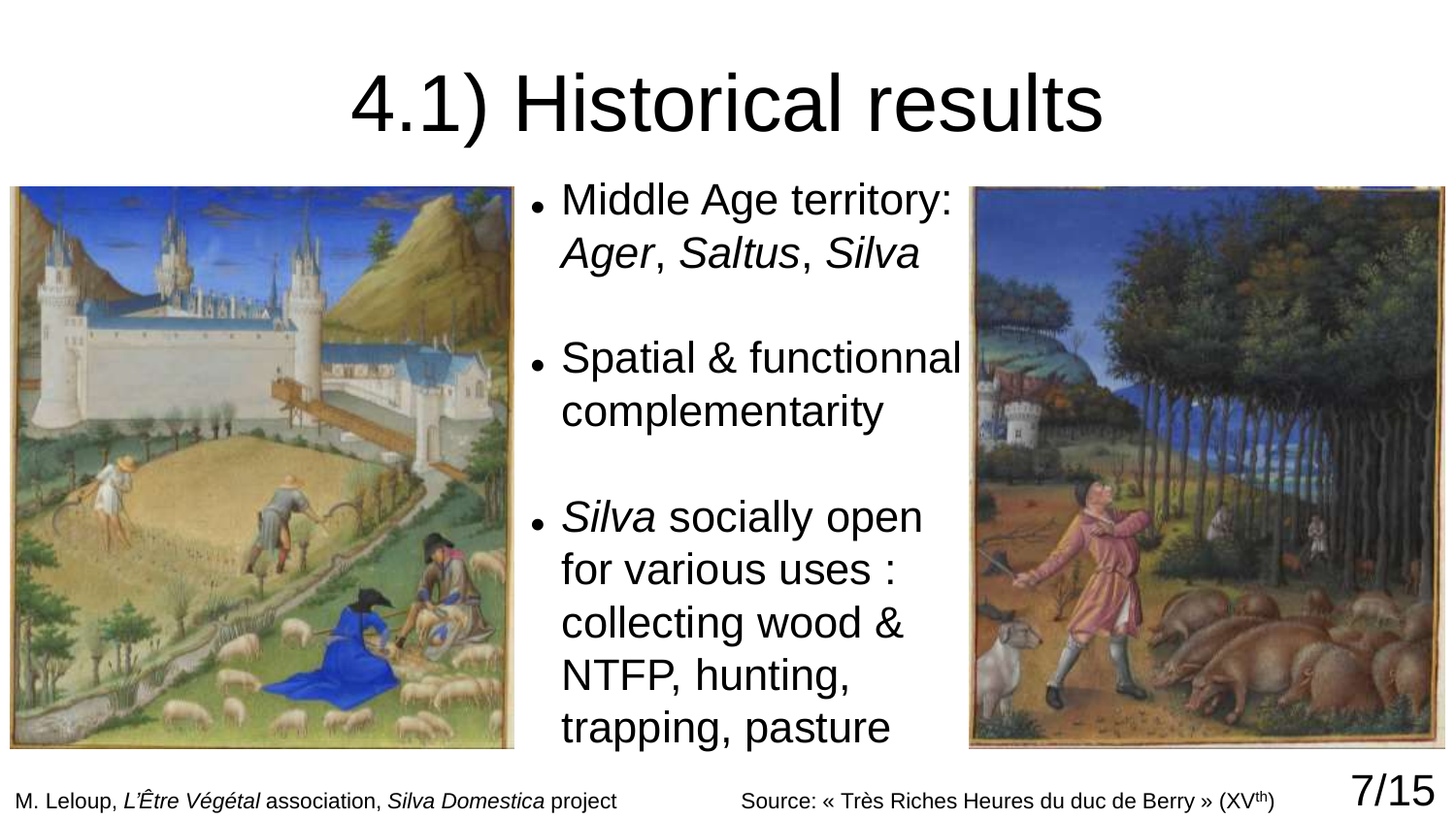# 4.2) Use conflict



- Spatial segregation « Mise en forêt » *Silva forestis / Foresta*  $\rightarrow$  Hunting
	- $\rightarrow$  Timber production
- 1 market manipulation in history ? (Chalvet, 2011)
- *Silva communis* Peasant's use of *Silvae*



M. Leloup, *L'Être Végétal* association, *Silva Domestica* project Sources: « Très Riches Heures du duc de Berry » (XV<sup>th</sup>) ;<br>8/**15 Sources: « The Peasant and the Nest Robber », Pieter Bruegel (XVL)** « The Peasant and the Nest Robber », Pieter Bruegel (XVI )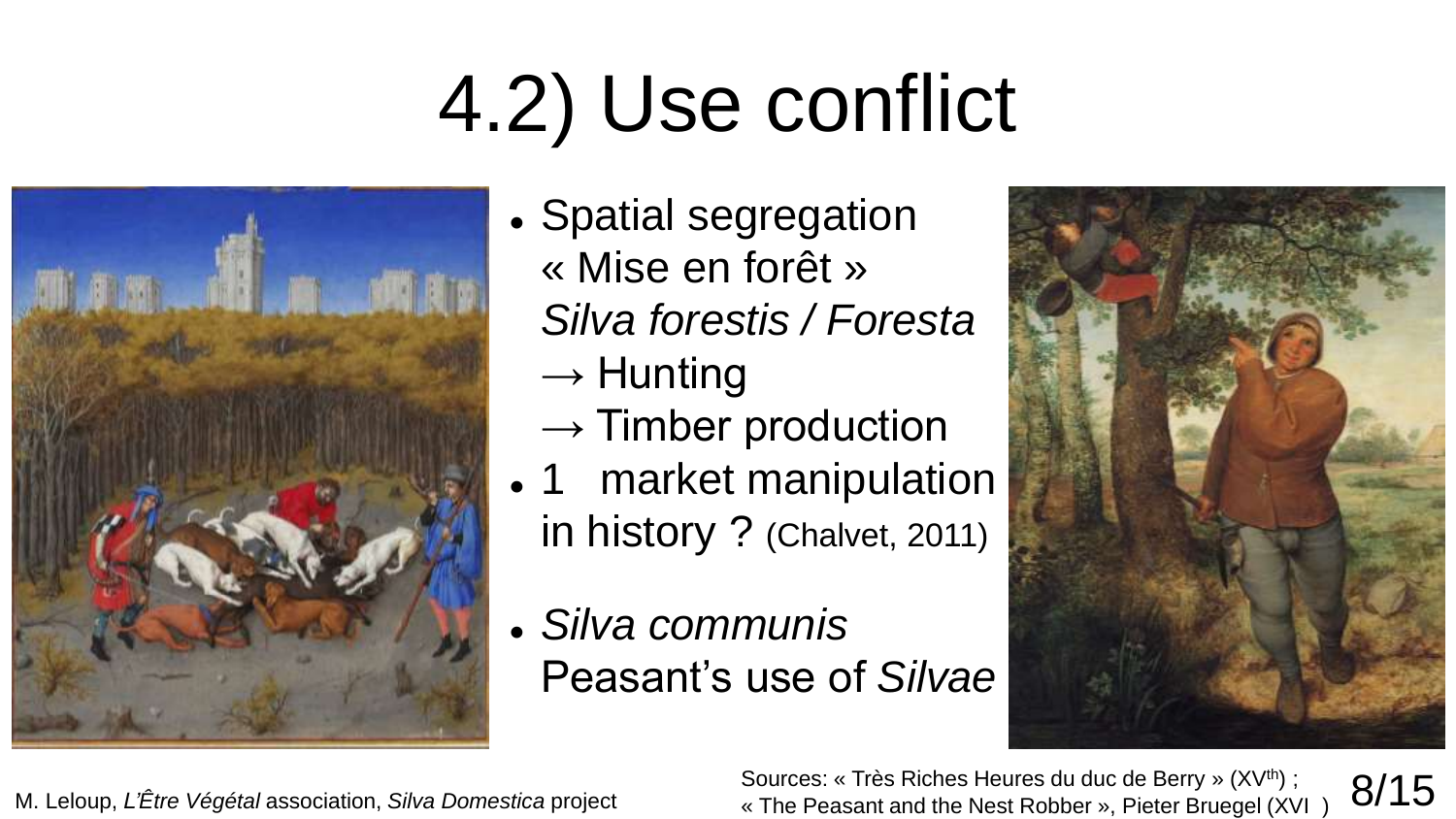# 4.3) Social response

#### **CONFERENCE L'ORDONNANCE** E LOUIS XIV. Du mois d'Acas 1669.

#### SUR LE FAIT DES EAUX ET FORETS.

AVEC LIS ENITS, DECLARATIONS, CONTOURS, Arrêts , Bégionans, & autres Jagemans, rendes seant & en podfillft.

CONTENANT

#### LES LOIX FORESTIERES DE FRANCE.

Nouvelle Edition , augmently des Oldivestions de M. Simon , Asseat Grovest , & M. Seguald , Procurear Giacoal 4 to Yable de Mattre de Dijon.



A PARIS, RUE SAINT JACQUES, Cher Brunsen Bauner, Implement-Library, vis-à-vis la coc des Mathorins. M. DCC. LIL MILE APPROXATION ET PRIVILING SE SOX

- Forest spatial segregation  $\rightarrow$  royal « ordonnances » since 1219 (Retz forest)
- Culminating in Colbert's royal law  $1669 \rightarrow 1789$
- Sustain timber production for boat building



M. Leloup, *L'Être Végétal* association, *Silva Domestica* project Source: « Ordonnance de Colbert » (1669) ;<br>M. Leloup, *L'Être Végétal* association, *Silva Domestica* project « Traité des bois servant à tous usages », Ca « Traité des bois servant à tous usages », Caron, 1676

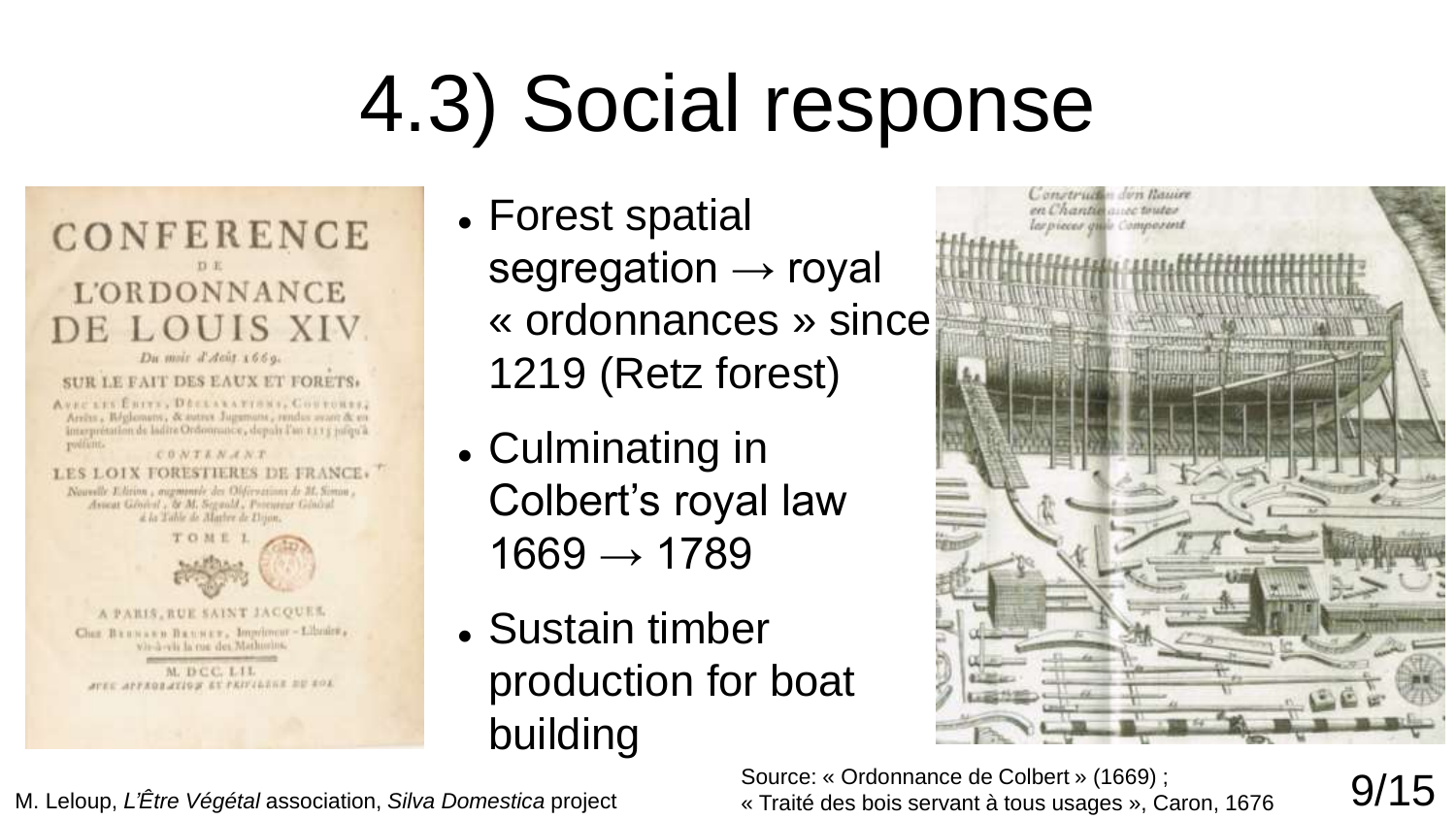# 4.4) Continuity



- Forest Code in 1827, lasting without deep changes until the forest law of 2001
- Rural depopulation (significant from 1850 to 1975) progressively shades peasant forest use conflict



Source: « Code Forestier » (1827) ; Source: « Code Forestier » (1827);<br>Forest guard arresting a poacher, Vernet, 1803 10/15

M. Leloup, *L'Être Végétal* association, *Silva Domestica* project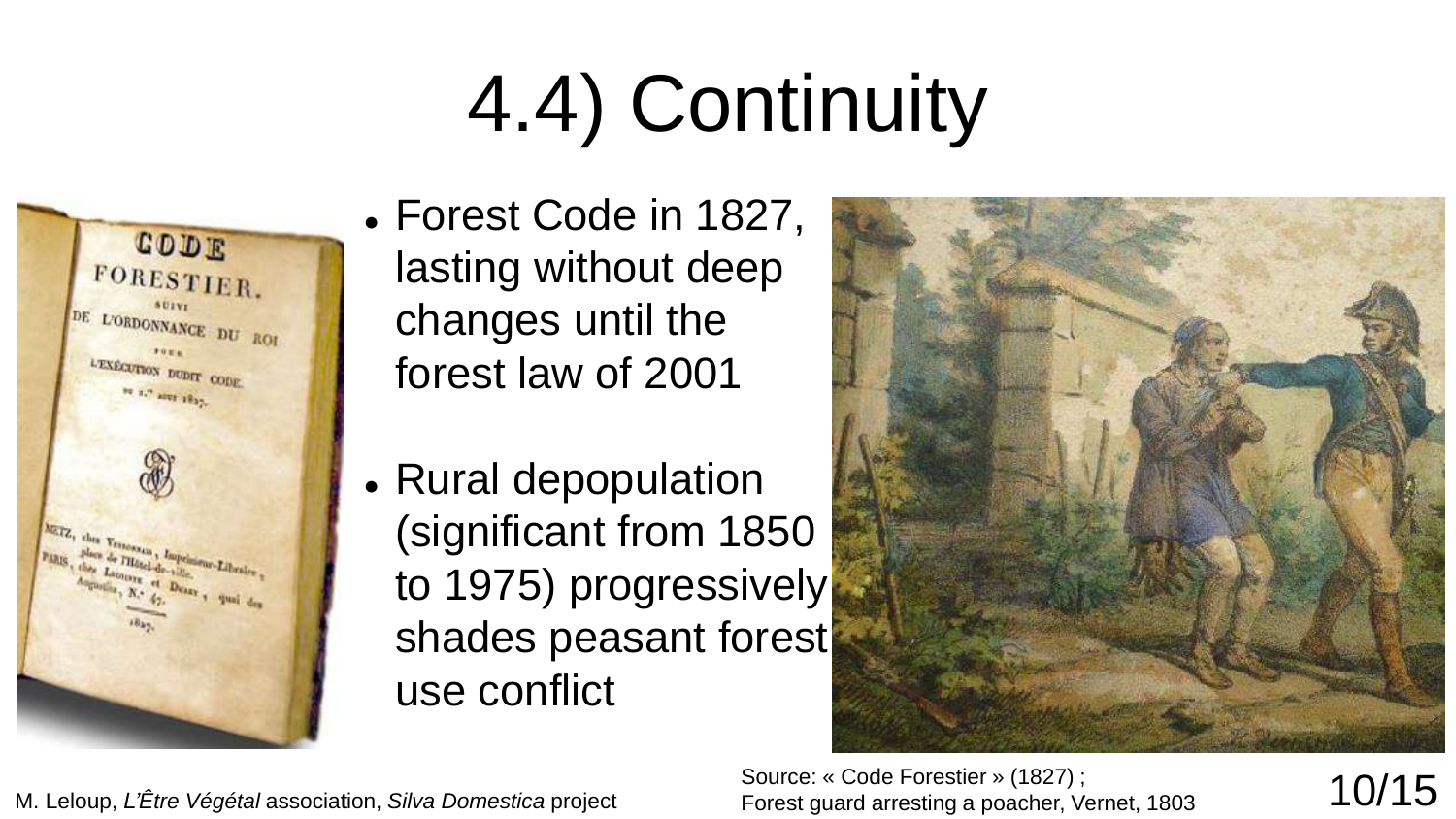# 4.5) Today

**Code forestier (nonveau)** 

Partie Meislative

LIVRE Jee : DISPOSITIONS COMMUNES À TOUS LES BOIS ET FORÊTS

TITRE Ier : CHAMP D'APPLICATION, PRINCIPES GÉNÉRAUX **ET INSTITUTIONS** 

Chapitre Ier : Champ d'application

Article L111-1

Le présent code un applicable uns bais et facile indépendiennent du leur régime de propriété.

#### Article L111-2

Som considerts comme des bons et dorths au titre du présent code les plantations d'essences foncations et les rebrinaturate ainsi que ha turnien à benar du fait d'une ebligation légale on communismentle.

Le titre III du présent livre et les dispositions pénales qui s'y neportent s'appliquent également aux landés. maggia el particies

Le titre IV du primeri from et les dispositions pérades qui s'y repportent d'appliquent également une durent

Article L111-3

Tues préjudice des dopositions du présent code qui lour sont opphoables, notamment en matière de difficilisment et de coope, les dispositions relatives aux expaces broek classes, en particulier aux règles de classment et ile gestion, sont fixter par les articles L. 113-1 A.L. 113-3 du code de l'infrastrate.

Article L111-4

Los dispositions relatives à la protection des bates, beimineurs liabairer en arbres institu sont férites sur abapter. Vé du têm II de ferre ler de code terd et de la pêzhe maritime. Les dépiséions relatives à leur classroom sent finites à l'actude L. 113-1 du code de l'administra-

Chapitre II : Principes généraux

Fish Insulationwealth Dealer well-also in it decedes 200 - Dealers and is 3 period 101 Concession (C) 2007-2021 (Leadings)

Spatial partition in land planning : A, N, U, AU

- Room for some agroforestry practices in agricultural land (A)
- Agricultural practices still forbidden in forests (N)
- More freedom in U gardens



Source: « Code Forestier [Nouveau» Legifrance](https://www.legifrance.gouv.fr/codes/texte_lc/LEGITEXT000025244092) ; [Cadastre](https://cadastre.gouv.fr/scpc/accueil.do) & « [Géoportail de l'urbanisme](https://www.geoportail-urbanisme.gouv.fr/map/#tile=1&lon=2.424722&lat=46.76305599999998&zoom=6) » 11/15

M. Leloup, *L'Être Végétal* association, *Silva Domestica* project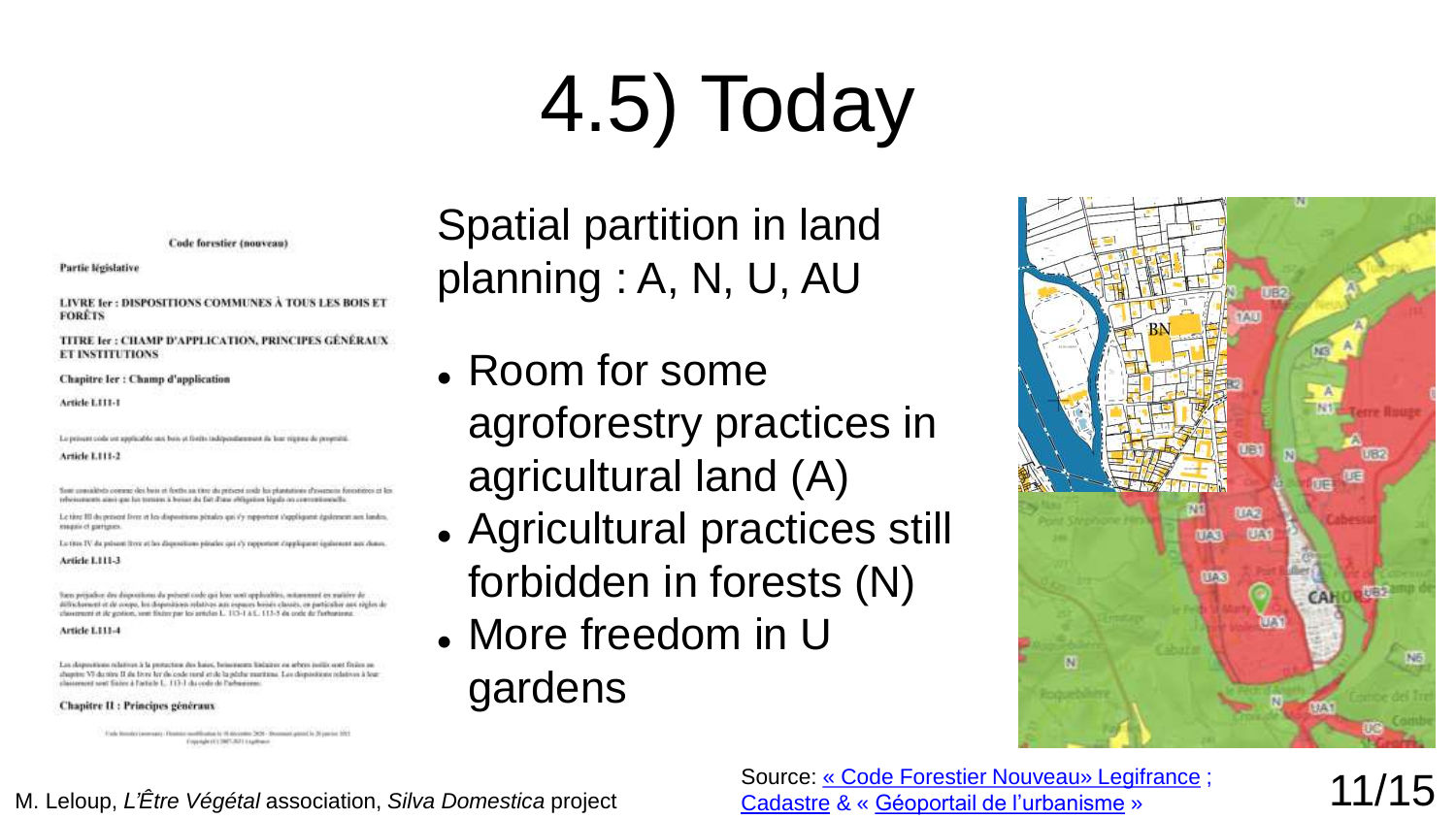### 4.6) Make it a heritage



M. Leloup, *L'Être Végétal* association, *Silva Domestica* project Source: « [Géoportail de l'urbanisme](https://www.geoportail-urbanisme.gouv.fr/map/#tile=1&lon=2.424722&lat=46.76305599999998&zoom=6) » 12/15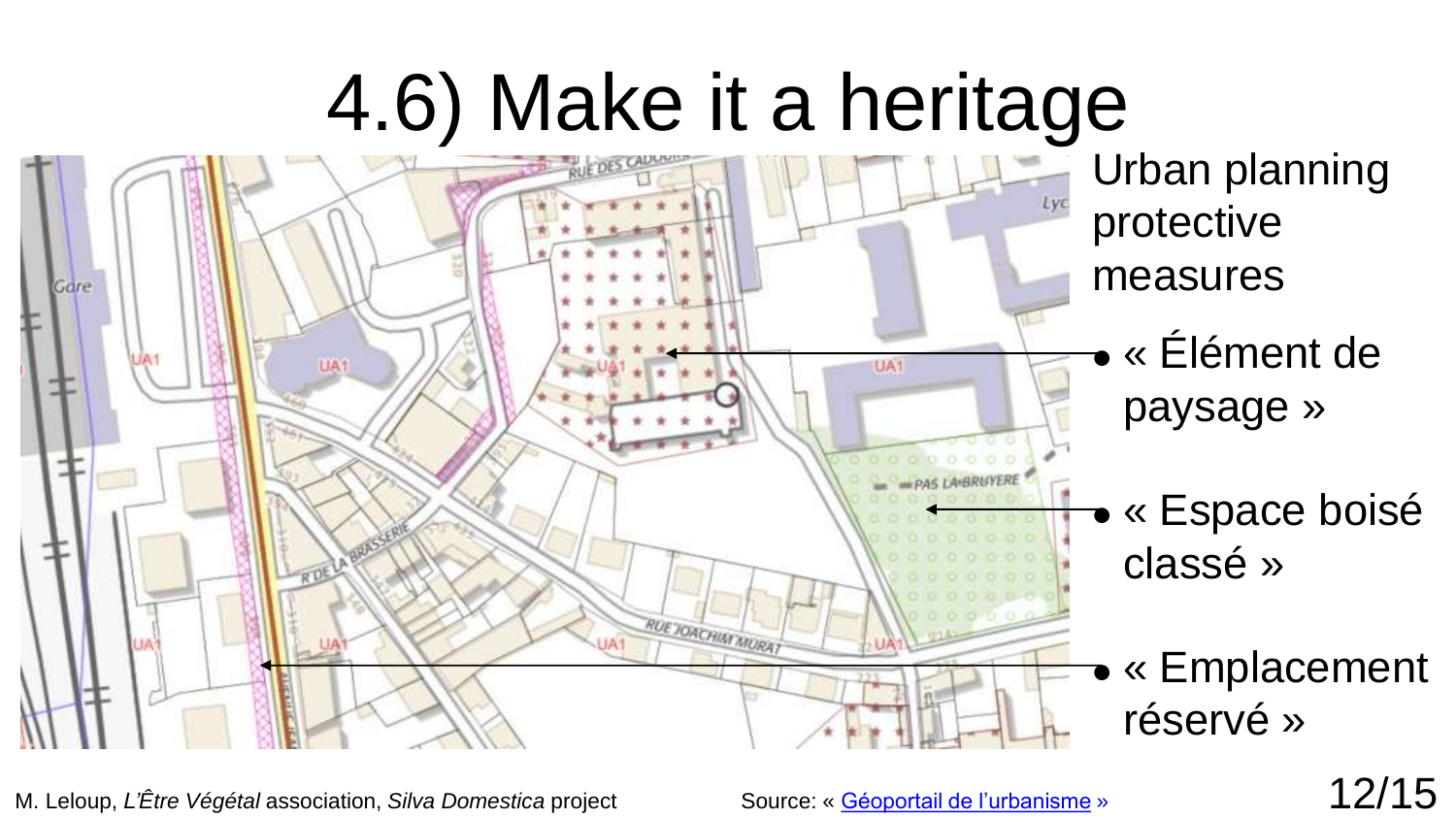# 5) Conclusion

- Current territorial system continues past forest segregation
- Quite unadapted to agroforest nature
- Some « little solutions » (territorial optimization)
- Territory still evolves  $\rightarrow$  room for territorial innovation

 Agroforests still have to make their room in the territory with their development on the field

M. Leloup, *L'Être Végétal* association, *Silva Domestica* project **13/15**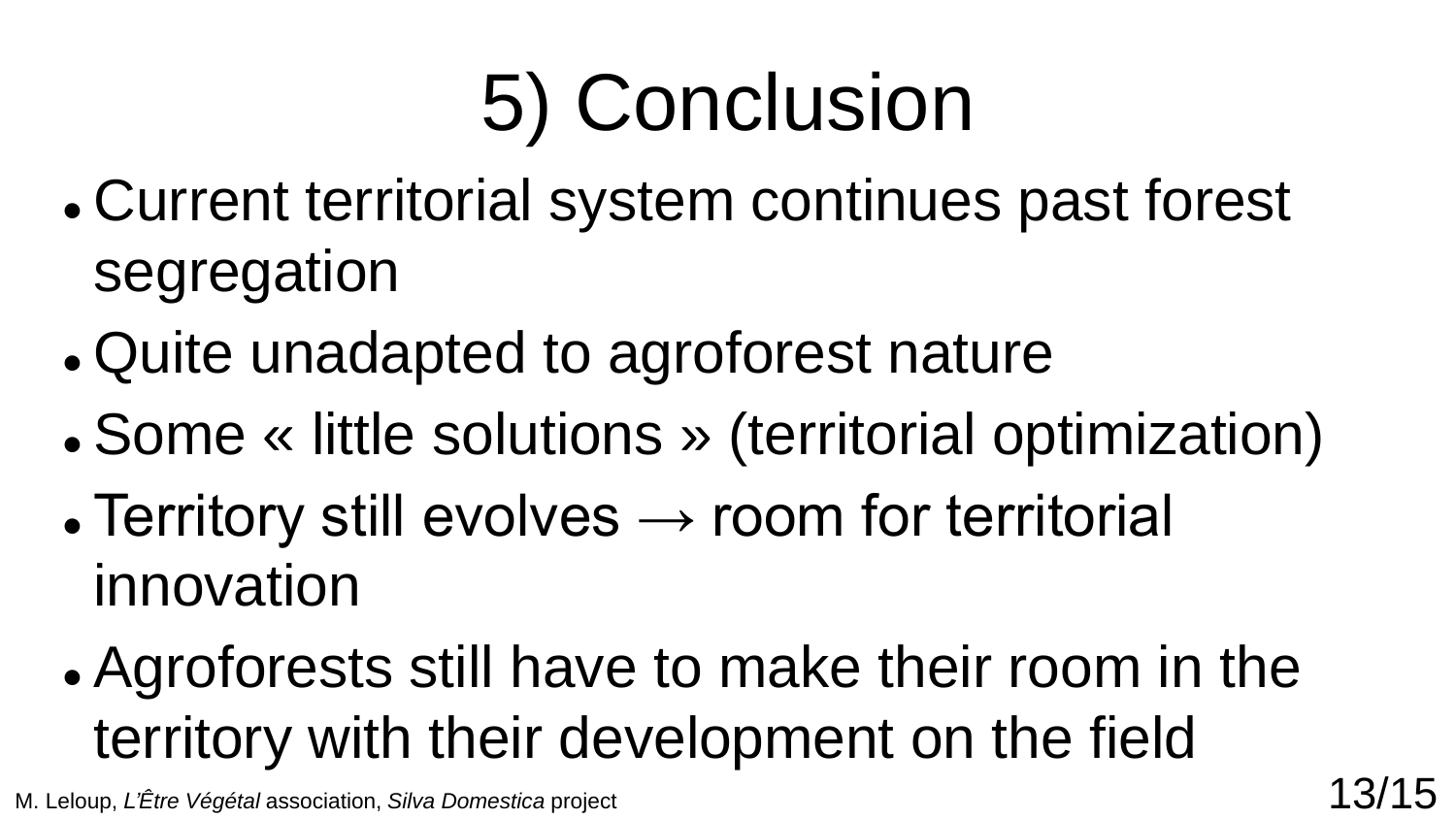### 6) Perspective

PhD project

Cultural tools for agroforests: concepts developement to properly think these objects Hopefully territorializing agroforests one day

### Thank you for your attention!

M. Leloup, *L'Être Végétal* association, *Silva Domestica* project **14/15**